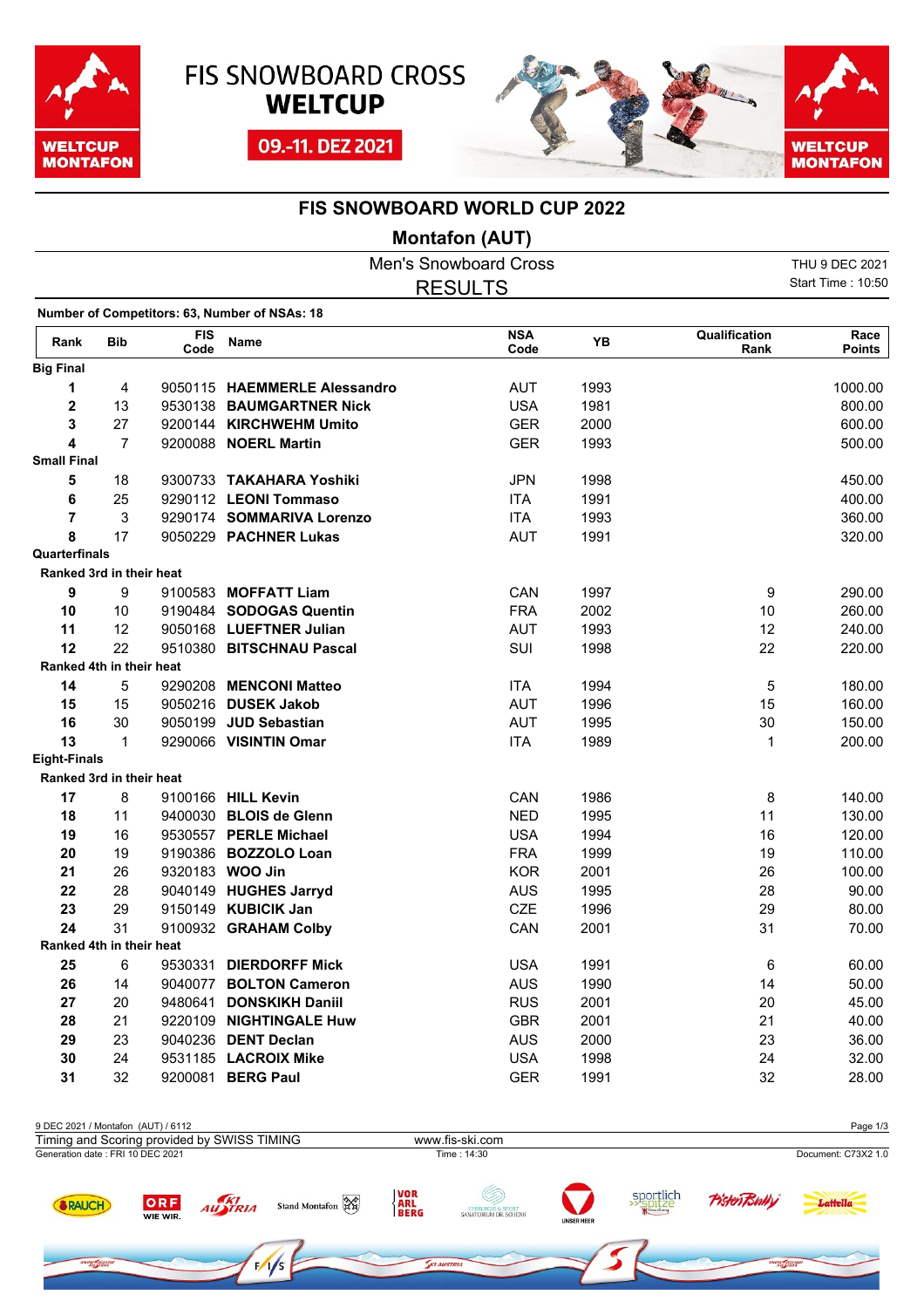## **FIS SNOWBOARD WORLD CUP 2022**

## **Montafon (AUT)**

|                          |            |                              |                           | THU 9 DEC 2021     |      |                       |                       |
|--------------------------|------------|------------------------------|---------------------------|--------------------|------|-----------------------|-----------------------|
|                          |            |                              |                           | <b>RESULTS</b>     |      |                       | Start Time: 10:50     |
| Rank                     | <b>Bib</b> | <b>FIS</b><br>Code           | <b>Name</b>               | <b>NSA</b><br>Code | YB   | Qualification<br>Rank | Race<br><b>Points</b> |
|                          |            | Ranked as last in their heat |                           |                    |      |                       |                       |
| 32                       | 2          |                              | 9101023 GRONDIN Eliot     | CAN                | 2001 | $\overline{c}$        | 26.00                 |
| Not qualified for Finals |            |                              |                           |                    |      |                       |                       |
| 33                       | 23         |                              | 9040155 DICKSON Adam      | <b>AUS</b>         | 1995 | 33                    | 24.00                 |
| 34                       | 59         |                              | 9120101 YE Kangjia        | <b>CHN</b>         | 2002 | 34                    | 22.00                 |
| 35                       | 46         |                              | 9050236 KROH Andreas      | <b>AUT</b>         | 1998 | 35                    | 20.00                 |
| 36                       | 39         |                              | 9290155 GODINO Michele    | <b>ITA</b>         | 1992 | 36                    | 19.70                 |
| 37                       | 44         |                              | 9510384 LUBASCH Nicola    | SUI                | 1998 | 37                    | 19.40                 |
| 38                       | 19         |                              | 9531212 VEDDER Jake       | <b>USA</b>         | 1998 | 38                    | 19.10                 |
| 39                       | 45         |                              | 9190459 HERPIN Guillaume  | <b>FRA</b>         | 2001 | 39                    | 18.80                 |
| 40                       | 37         |                              | 9050245 PICKL David       | <b>AUT</b>         | 1997 | 40                    | 18.50                 |
| 41                       | 20         |                              | 9190369 le BLE JAQUES Leo | <b>FRA</b>         | 1997 | 41                    | 18.20                 |
| 42                       | 34         |                              | 9290328 FERRARI Filippo   | <b>ITA</b>         | 1999 | 42                    | 17.90                 |
| 43                       | 26         |                              | 9200120 BECKHAUS Leon     | <b>GER</b>         | 1998 | 43                    | 17.60                 |
| 44                       | 14         |                              | 9190404 SURGET Merlin     | <b>FRA</b>         | 1999 | 44                    | 17.30                 |
| 45                       | 24         |                              | 7535002 DEIBOLD Alex      | <b>USA</b>         | 1986 | 45                    | 17.00                 |
| 46                       | 49         |                              | 9030002 WILLIAMS Steven   | <b>ARG</b>         | 1988 | 46                    | 16.70                 |
| 47                       | 61         |                              | 9040237 DENT Kobi         | <b>AUS</b>         | 2000 | 47                    | 16.40                 |
| 48                       | 50         |                              | 9531433 HAMEL Tyler       | <b>USA</b>         | 2004 | 48                    | 16.10                 |
| 49                       | 30         |                              | 9531119 LEITH Senna       | <b>USA</b>         | 1997 | 49                    | 15.80                 |
| 50                       | 36         |                              | 9190316 VUAGNOUX Ken      | <b>FRA</b>         | 1995 | 50                    | 15.50                 |
| 51                       | 15         |                              | 9490143 EGUIBAR Lucas     | <b>ESP</b>         | 1994 | 51                    | 15.20                 |
| 52                       | 57         |                              | 9200179 CONRADT Niels     | <b>GER</b>         | 2002 | 52                    | 14.90                 |
| 53                       | 52         |                              | 9190426 GATTAZ Benjamin   | <b>FRA</b>         | 1999 | 53                    | 14.60                 |
| 54                       | 31         |                              | 9490241 ROMERO Alvaro     | <b>ESP</b>         | 2003 | 54                    | 14.30                 |
| 55                       | 40         |                              | 9100660 BICHON Evan       | CAN                | 1998 | 55                    | 14.00                 |
| 56                       | 63         |                              | 1084976 BETHONICO Noah    | <b>BRA</b>         | 2003 | 56                    | 13.70                 |
| 57                       | 9          |                              | 9040188 LAMBERT Adam      | <b>AUS</b>         | 1997 | 57                    | 13.40                 |
| 58                       | 58         |                              | 9190517 TOMAS Julien      | <b>FRA</b>         | 2004 | 58                    |                       |
| 59                       | 13         |                              | 9510369 KOBLET Kalle      | SUI                | 1997 | 59                    |                       |
| 60                       | 8          |                              | 9530359 KEARNEY Hagen     | <b>USA</b>         | 1991 | 60                    |                       |
| 61                       | 35         |                              | 9510336 WATTER Nick       | SUI                | 1995 | 61                    |                       |
| 62                       | 51         |                              | 9150234 HOUSER Radek      | <b>CZE</b>         | 1996 | 62                    |                       |
| 63                       | 47         |                              | 9050287 POWONDRA Felix    | <b>AUT</b>         | 2002 | 63                    |                       |